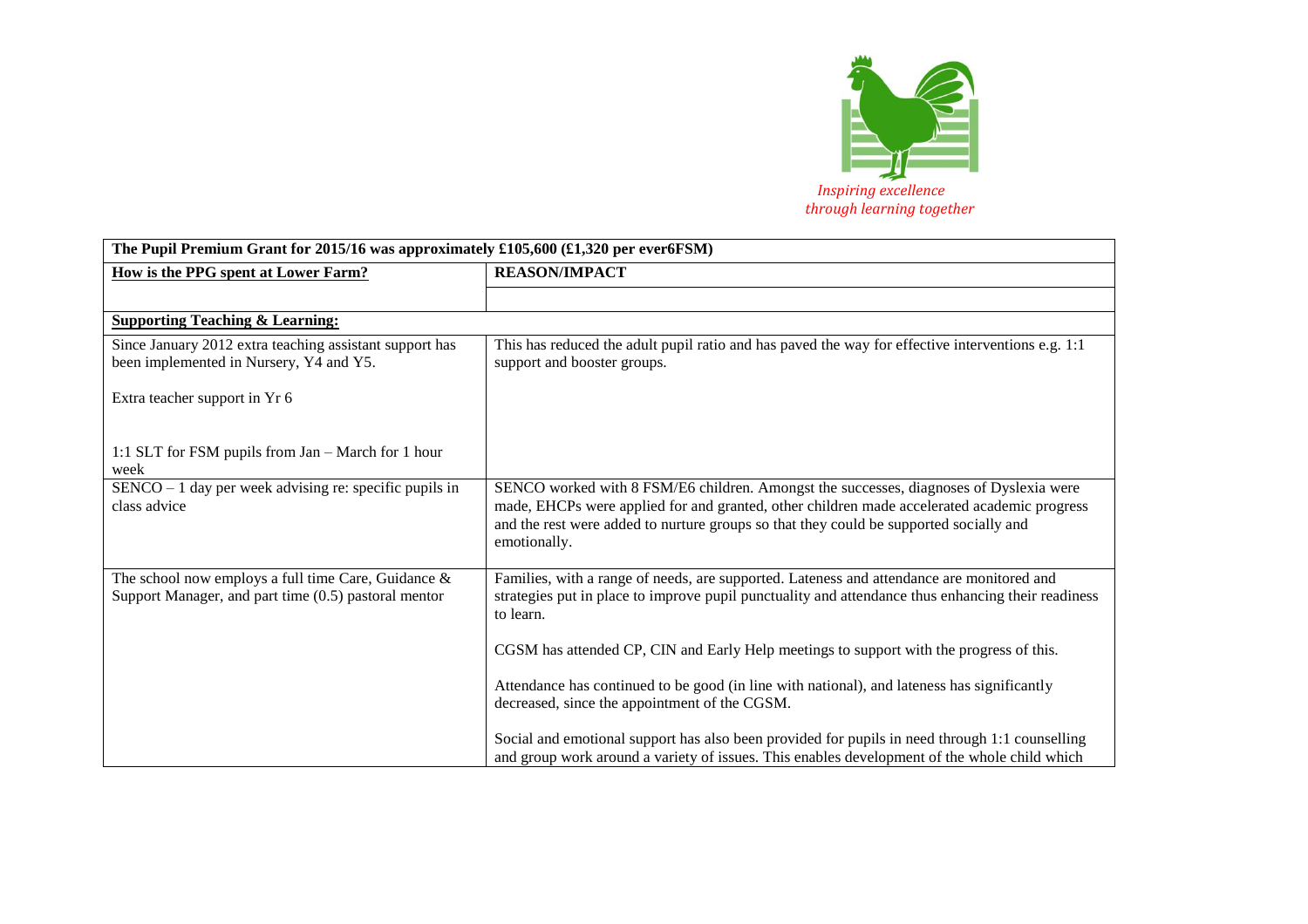

|                                                         | has impacted positively on academic achievement.                                                                                                                                               |
|---------------------------------------------------------|------------------------------------------------------------------------------------------------------------------------------------------------------------------------------------------------|
|                                                         |                                                                                                                                                                                                |
|                                                         |                                                                                                                                                                                                |
|                                                         |                                                                                                                                                                                                |
|                                                         |                                                                                                                                                                                                |
|                                                         |                                                                                                                                                                                                |
|                                                         |                                                                                                                                                                                                |
| <b>Supporting Extra Curricular Learning:</b>            |                                                                                                                                                                                                |
|                                                         |                                                                                                                                                                                                |
|                                                         |                                                                                                                                                                                                |
| <b>Residential visits</b>                               | Residential visits are very popular with our pupils. They are particularly effective at encouraging                                                                                            |
|                                                         | independence through experiencing other cultures and a range of outward bound activities.<br>Governors recognise that these enrichment opportunities are especially important to our most      |
|                                                         | vulnerable pupils. Therefore, Governors have sanctioned a subsidy for the costs of eligible pupils                                                                                             |
|                                                         | to attend such visits as required.                                                                                                                                                             |
|                                                         |                                                                                                                                                                                                |
|                                                         |                                                                                                                                                                                                |
|                                                         |                                                                                                                                                                                                |
|                                                         |                                                                                                                                                                                                |
| All children attend one annual Year Group trip at an    | When planned and implemented well, learning outside the classroom contributed significantly to                                                                                                 |
| approximate cost of £10 so 50% is subsidised for FSM/E6 | raising standards and improving pupils' personal, social and emotional development. (Ofsted                                                                                                    |
| pupils                                                  | Report 2012 – Learning Outside the Classroom)                                                                                                                                                  |
| Before and After Club                                   |                                                                                                                                                                                                |
|                                                         | Before & After School Club provision provides a valuable resource for many of our families.<br>PPG is used to enable our most disadvantaged pupils to access this club at a discounted rate if |
|                                                         | required. Children have a positive social start and end to their school day enabling a good attitude                                                                                           |
|                                                         | for learning. 50% subsidy                                                                                                                                                                      |
|                                                         |                                                                                                                                                                                                |
| <b>Toast</b>                                            | 'Eating breakfast at school supports health and learning for low-income children.                                                                                                              |